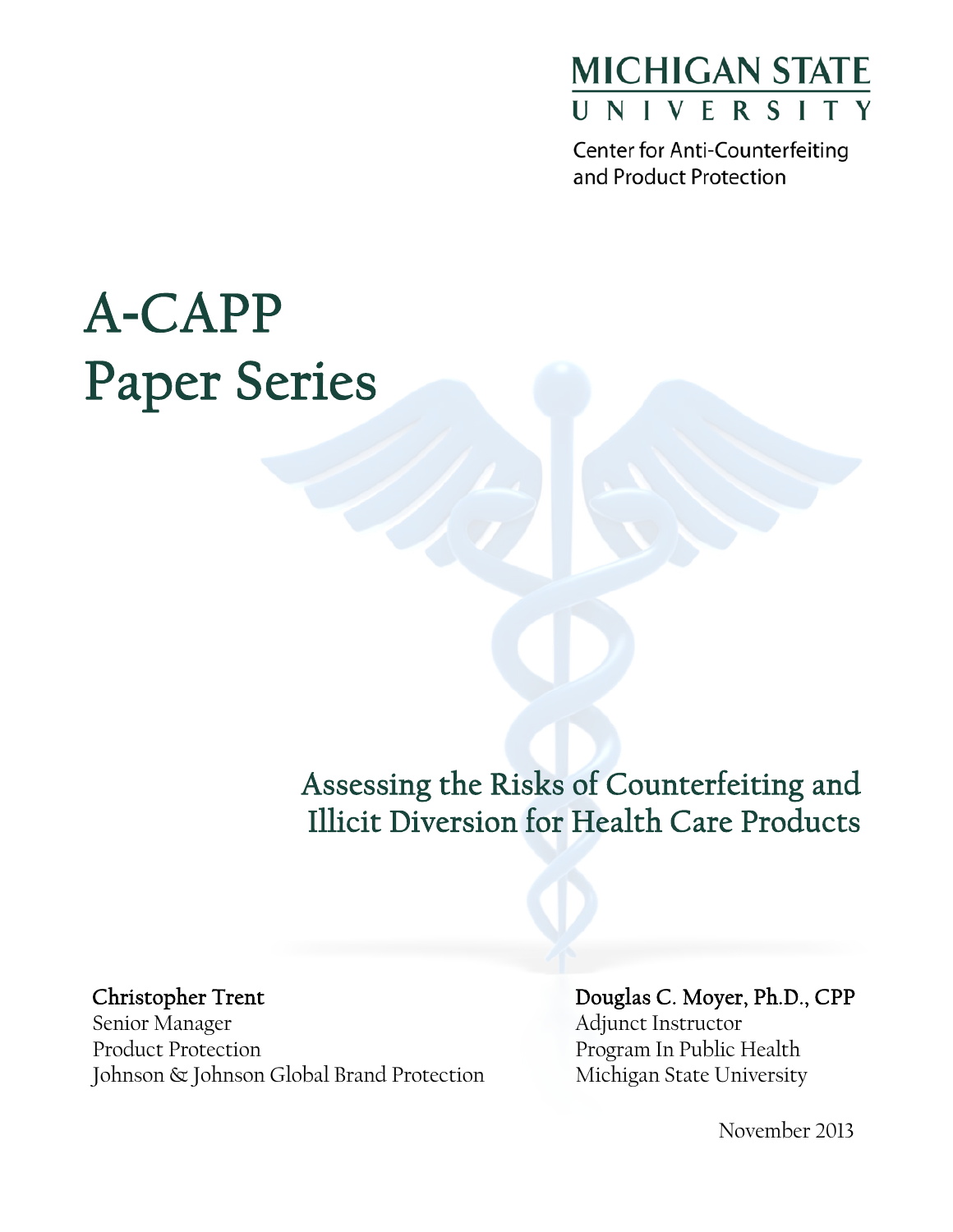## preface

Counterfeiting and illicit diversion are problems that affect a wide variety of industries on a global basis. A counterfeit is a product designed, dressed, branded, and/or packaged in a manner intended to be indistinguishable from that of the genuine original and that is manufactured and/or distributed without the authorization of the legal brand owner. Illicit diversion refers to goods that are redirected from the manufacturer's intended area of sale or destination to a different geography or distribution channel. Illicit diversion is also referred to as the secondary market, parallel trade, gray market, and third-party importation. Industries such as luxury goods, garments, electronics, and software have a long history of battling counterfeits. Governments have long battled illicit diversion within and across borders for commodities subject to excise taxation such as sprits, tobacco and gasoline. Ultimately, any product for which profit may be made by successfully introducing cheaper, falsified versions into the supply chain or by taking advantage of differential pricing in the marketplace is at risk for counterfeiting and illicit diversion.

The health care industry is not immune to the problems of counterfeiting and diversion. In fact, the risks for the health care industry are often greater than other industries due to the inherent risks to patients from many health care products, complex and opaque supply chains, price controls that exist in many countries and the vast revenues these products can generate. In order to combat this threat, and select the appropriate anti-counterfeiting or anti-diversion strategies, an evaluation of the potential risks must be conducted. Such evaluations create better understanding of the potential risks that may arise from a counterfeiting or diversion incident as well as the potential likelihood for such an incident to occur. The output from this process can help to drive anti-counterfeiting and anti-diversion strategies for specific products. This paper will discuss some areas to address and possible questions to ask when developing a risk assessment tool for health care products.

#### Acknowledgments

The author gratefully acknowledges David S. Howard, Director of Product Protection in the Johnson & Johnson Global Brand Protection group for assisting in the development of this paper by lending his wealth of knowledge in anti-counterfeiting and product protection practices.

#### About A-CAPP

The Michigan State University Center for Anti-Counterfeiting and Product Protection (A-CAPP) is the first academic body focusing on the complex global issues of anti-counterfeiting and protection of all products, across all industries, and in all markets, and on strategies to effectively detect, deter, and respond to the crime. Linking industry, government, academic, and other stakeholders through interdisciplinary and translational research, education, and outreach, the A-CAPP serves as an international hub for evidence-based anti-counterfeit strategy. For more information and opportunities to partner, contact Dr. Jeremy Wilson, Director of the A-CAPP, at (517)353-9474 or [jwilson@msu.edu.](mailto:jwilson@msu.edu)  Additional information can also be found a[t http://www.a-capp.msu.edu.](http://www.a-capp.msu.edu/)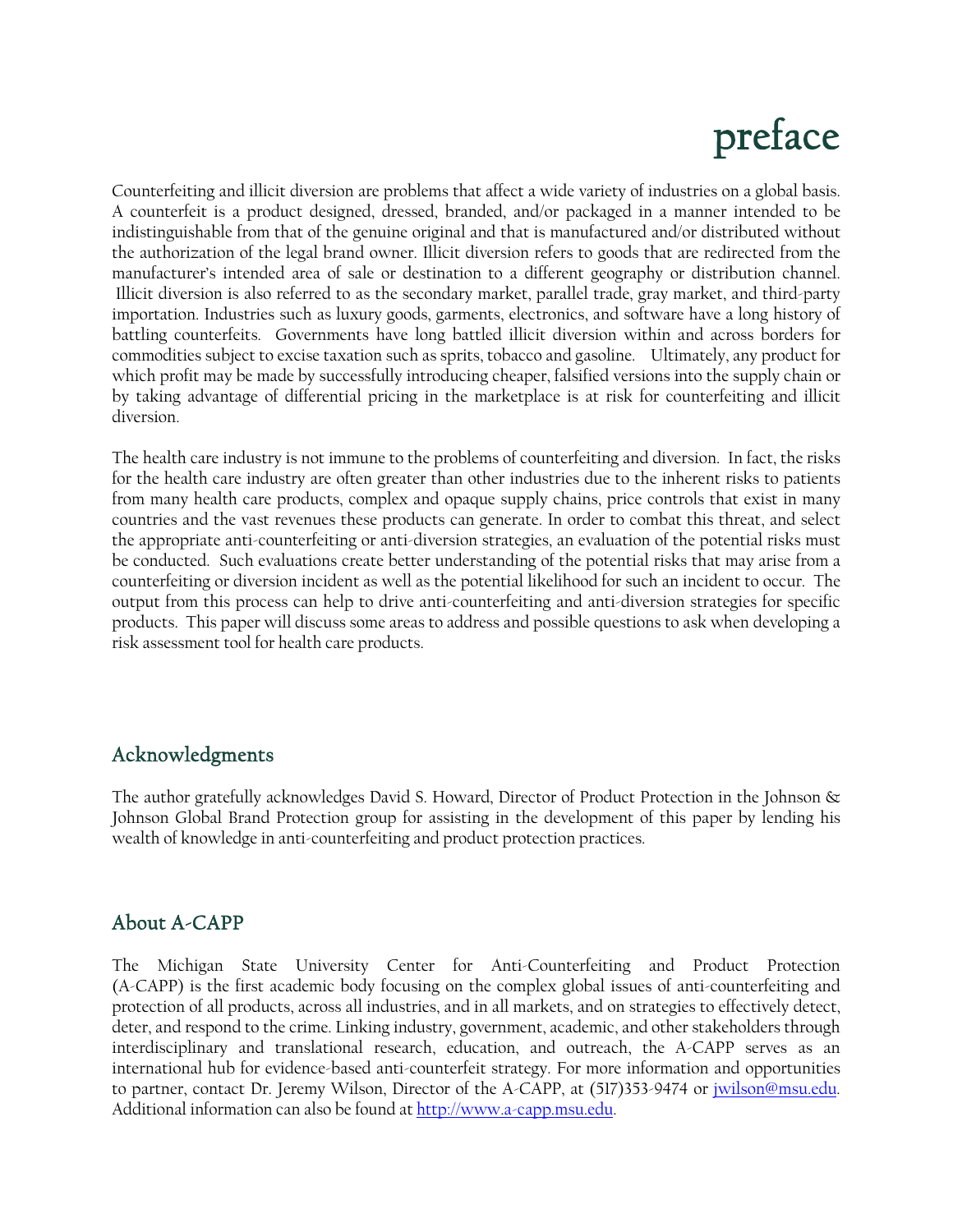#### Counterfeit and Illicit Diversion Risks in the Health Care Industry

Counterfeiting and illicit diversion of health care products are substantial and growing threats. In 2010, the World Health Organization stated that worldwide sales of counterfeit medicines would top US\$ 75



billion, a  $90\%$  rise in five years.<sup>1</sup> Many countries in Africa and parts of Asia and Latin America have areas where more than 30% of the medicines on sale may be counterfeit.2 The World Health Organization estimates that approximately 1% of medicines available in the developed world are likely to be fraudulent.<sup>3</sup> Based on this estimate, of the approximately 4 billion prescriptions written in the United States in 2011, 40 million are likely to be fraudulent.<sup>4</sup>

The primary factor that makes health care products a greater risk than other industries such as garments and luxury goods is the simple fact that fake or substandard medicines or medical devices can harm or possibly kill patients. There are several types of risks to patients from these types of products. These include improper handling, dangerous adulterants and diluted or missing active ingredients. Even authentic products that are not handled correctly, such as vaccines and biologic products that are not maintained at 2°C to 8°C, can present dangers by making the drug ineffective or actively harmful to the patient. Dangers can also lie in hazardous materials being introduced into a product (i.e. adulteration). Additionally, a medicine does not have to be poisonous or toxic to be dangerous. A counterfeit medicine itself may be completely innocuous, but can cause harm or death to a patient suffering from cancer, HIV or malaria if it does not provide the expected therapeutic benefit.

Even if counterfeit health care products are not adulterated with hazardous materials and contain the correct active ingredients and perform as intended, they are often made in unsanitary conditions, certainly without the careful quality controls imposed on the legitimate manufacturers. Additionally, there is no guarantee of sterility for medical devices or injectable products and no way to ensure that these products are handled in the controlled manner for temperature, humidity, light exposure, etc. that many health care products require.

Aside from patient safety, there are other factors that put the health care industry at particular risk from counterfeiting and diversion. These include high pricing and limited competition, price controls which can create divergent pricing, complex and opaque supply chains and the threat from the Internet.

Profit is the primary motivator for counterfeiters and diverters. Many pharmaceuticals and medical devices command high prices and this makes an inviting target counterfeiters. Due to the complex patent environment for the industry, pharmaceuticals and medical devices often have limited competition which can increase the risk to these products since there are fewer alternative products for counterfeiters and diverters to target. While highly priced drugs are a key target for counterfeiters, lower priced and higher volume consumer health care products are also at risk. Well organized counterfeiting operations can produce large numbers of counterfeit products and exploit the less restrictive controls in the consumer supply chains to introduce their products through gray markets into legitimate retail chains.

Many countries impose price controls on pharmaceuticals and medical devices leading to significant divergence in pricing for a product from one country to another. Companies also often bestow preferential pricing to certain valued customers. These pricing differentials can be exploited by diverters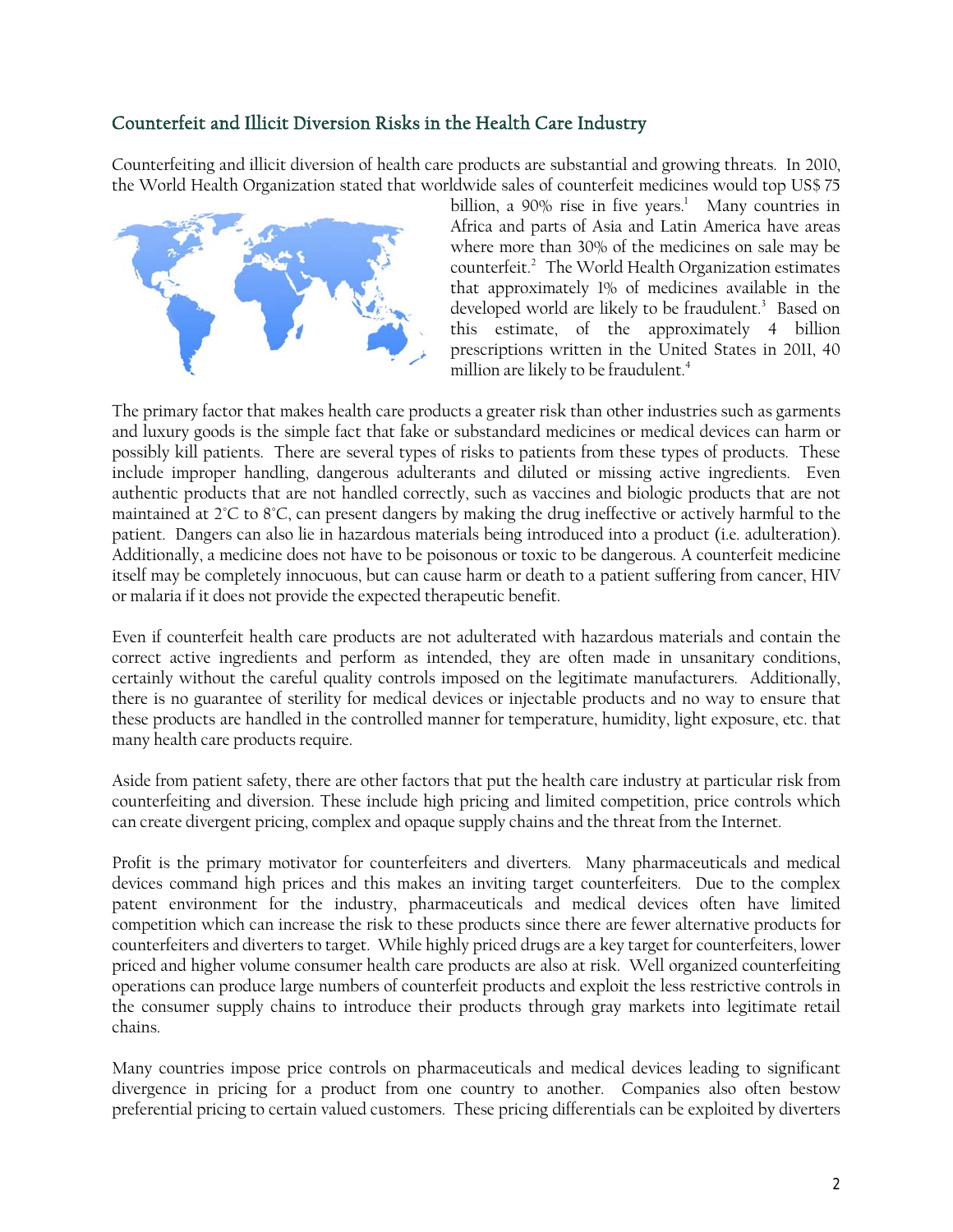to make money by buying cheap products from one source and selling them at a higher price in another area. These gray markets of diverted products create opportunities for counterfeiters to introduce falsified products into the legitimate supply chains. The opportunity is exacerbated by gray marketers who are generally more interested in profits than being concerned about the source of these discounted items.

Supply chains for the health care industry have grown increasingly complex and opaque due to globalization and the continuous pressure to reduce costs. This complexity and lack of visibility provides opportunities for counterfeiters to obtain legitimate product or packaging materials to copy, to repackage fake product in authentic packaging or to introduce falsified components into the legitimate supply chain. According to FDA Commissioner Margaret Hamburg, "Today, nearly 40 percent of the drugs Americans take are imported and nearly 80 percent of the active ingredients in the drugs on the American market come from overseas sources."<sup>5</sup> This globalization of supply chains is not limited to pharmaceuticals, over 50% of total regulated medical device spending in the US comes from imported products.<sup>6</sup> Infrequent inspection of overseas pharmaceutical and medical device manufacturers adds to supply chain risks. Over 2,000 overseas plants on the FDA's inspection planning list have never been inspected by the agency.<sup>7</sup>



In addition, the proliferation of Internet-based pharmacies and marketplaces has increased the risk of patients and consumers receiving counterfeit medicines, devices and consumer health care products. According to the National Association of Boards of Pharmacy, 96% of online pharmacies screened in a study done by the NABP (National Association of Boards of Pharmacy) were found to be out of compliance with state and federal laws and/or NABP patient safety and pharmacy practice standards.<sup>8</sup> The WHO has found that medicines purchased over the Internet from illegal sites that conceal their physical address are counterfeit in over  $50\%$  of cases.<sup>9</sup>

In order to address the risks from counterfeiting and diversion for a particular health care product, an assessment must be undertaken to identify and evaluate those risks. This assessment should address the

potential severity of a counterfeit incident as well as the likelihood of a counterfeit or diversion incident occurring. This information can be critical in driving the anti-counterfeiting or anti-diversion strategy for a health care product.

#### Severity

The first area to evaluate in assessing the risk of a health care product is the potential severity of a counterfeit or illicit diversion incident. Severity risks can come from a variety of sources, including patient or consumer safety, risk to revenue and risk to the brand.

The first and most important risk to address in any evaluation of a health care product is the potential risk to patients or consumers. This risk should be weighted heavily in any systematic evaluation of overall product risk. There are several potential questions that can help define the severity risk:

• Who will use the product? Infants, children or seniors are often at greater risk from an adulterated or diluted counterfeit product than healthy adults.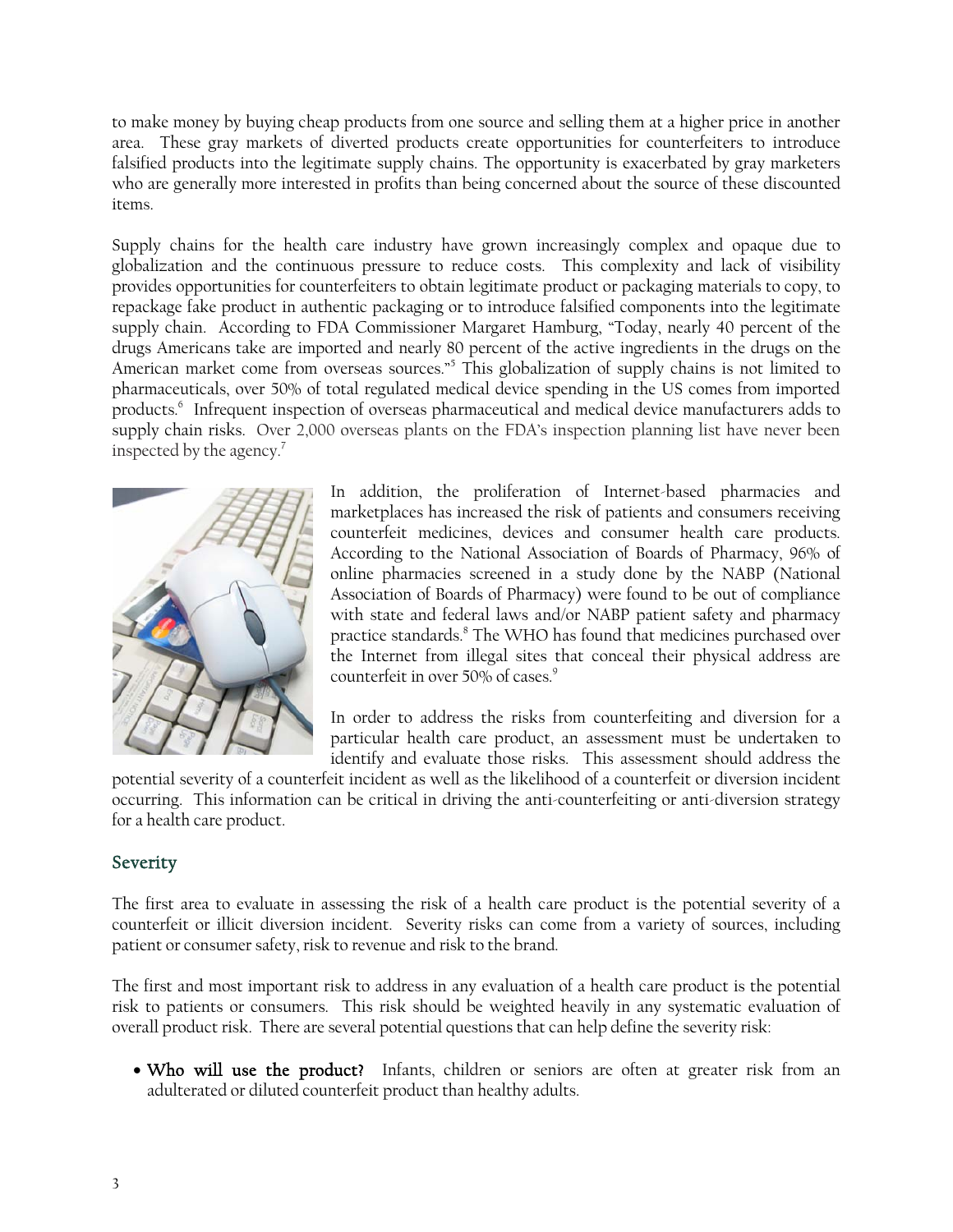- What is the intended duration of use for the product? Will it be used once, for a short term or will it be used to treat a chronic condition over the course of years? The longer the patient uses or is exposed to the product, the greater the risk of encountering a fake or substandard version.
- Will the product be implanted, infused, injected or ingested? Products that enter the body, affect the metabolism or come into contact with internal organs are generally more of a concern than products that are used topically or have only incidental contact with the end user. Similarly, implants that are left in the body are generally more of a concern than instruments which come into contact with the body for a shorter duration. The sterility of counterfeit or diverted medical devices is of concern. Additionally, counterfeit or diverted diagnostic devices that could give false indications about the state of a patient's health are a significant risk.
- Will the product be administered by a health care professional or is the patient intended to use the product themselves? Health care professionals have training and greater experience with these products and can often tell by observation or feel if something about the product seems amiss. Patients and end users generally do not have this level of familiarity with a product.
- What would happen if a product with no therapeutic benefit or active ingredient were used? A product intended to treat a severe or potentially fatal condition presents a higher risk than one intended to address a minor irritation. If a medicine or device intended to treat a particular illness does not perform as intended, a moderate condition can become significantly more severe.
- Does the product require special handling such as special temperature or humidity controls? Many biologic products require maintenance at between 2°C and 8°C to maintain efficacy. Other products lose efficacy if they gain or lose moisture, are exposed to light or are excessively agitated. Even if a product is authentic, diversion out of the legitimate supply chain



can expose products to environmental conditions that can cause them to lose efficacy or to become harmful.

In addition to patient and consumer risks, there are also risks to revenue and to brand reputation that should be assessed. Several questions can help define the severity of these risks including:

- What is the annual revenue for the product or where in your portfolio of products does this product fit in terms of revenue? The impact to revenue could be significant if say 5% or 10% of sales were lost to counterfeit product.
- What would the revenue impact be in a country or region from diverted product? Competition from products diverted from lower priced markets can significantly undercut sales and revenue.
- Is this product a flagship brand for the company? The impact to the brand reputation could be significant if the customer base lost trust in the product due to a counterfeit or diversion issue?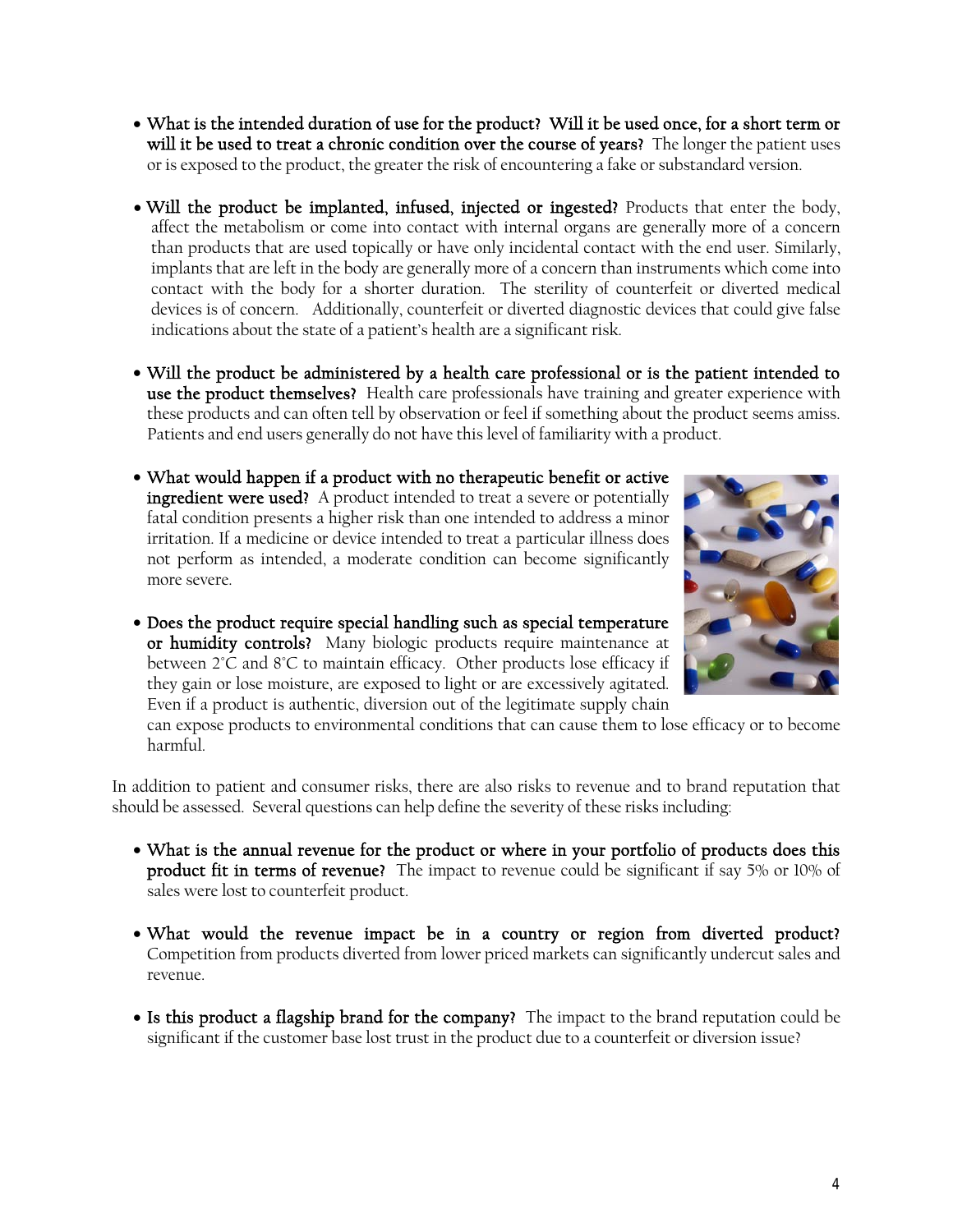The questions presented above are general and do not encompass all aspects of potential severity risks due to counterfeiting and diversion. They indicate the general risks to patients and consumers, to revenue and to the brand image that may arise from a counterfeiting or diversion incident.

#### Likelihood

The second area for assessing the risk of a health care product is the likelihood of a counterfeit or illicit diversion incident occurring. The risk factors for occurrence can encompass a wide variety of sources, including previous history of counterfeits, existing anti-counterfeiting activities, the competitive landscape of the product, the sourcing of the product, the distribution channel, pricing differentials, the regions in which the product will be sold, and the design of the packaging and product itself.

The first and most basic area for assessing the likelihood of counterfeit product risk is to determine whether the product has ever been, or is currently being counterfeited. Exploratory questions include:

### • Have there been any previous incidents of confirmed or suspected counterfeiting or diversion

of the product? The simplest and most direct way to determine if a product is attractive to counterfeiters and diverters is determine whether it has already been targeted by counterfeiters or diverters.

• If the product is still in development and no market history is available, have similar or competitor products ever been targeted by counterfeiters? For a product with no



history to evaluate, looking at competitors or other products on the market in a similar category can provide clues as to how much counterfeiting activity may be expected for the new product.

Another area to evaluate in determining how likely a product is to be counterfeited or diverted is to assess the activities that may currently be used to protect the product. Such questions include:

- Are any anti-counterfeiting measures currently used for the product, such as overt or covert features on the product or packaging? Is the product or package serialized? Does any kind of track and trace program exist for this product? If no anti-counterfeiting or supply chain visibility measures have been implemented, then the barriers against mimicking or diverting the product are very low.
- Have counterfeits actively been looked for in the marketplace or on the internet? Have market surveys been conducted or targeted buys in high risk regions or from suspicious retailers? Without an active program to identify counterfeit and diverted products in the marketplace, it is difficult to get even a rudimentary understanding of the scope of the problem.
- Has the customer complaint history been checked for potential counterfeit or diverted product? Customer complaints regarding product performance, unusual packaging or poor product and packaging condition are often erroneously attributed to quality incidents. These incidents may in fact result from counterfeiting or diversion.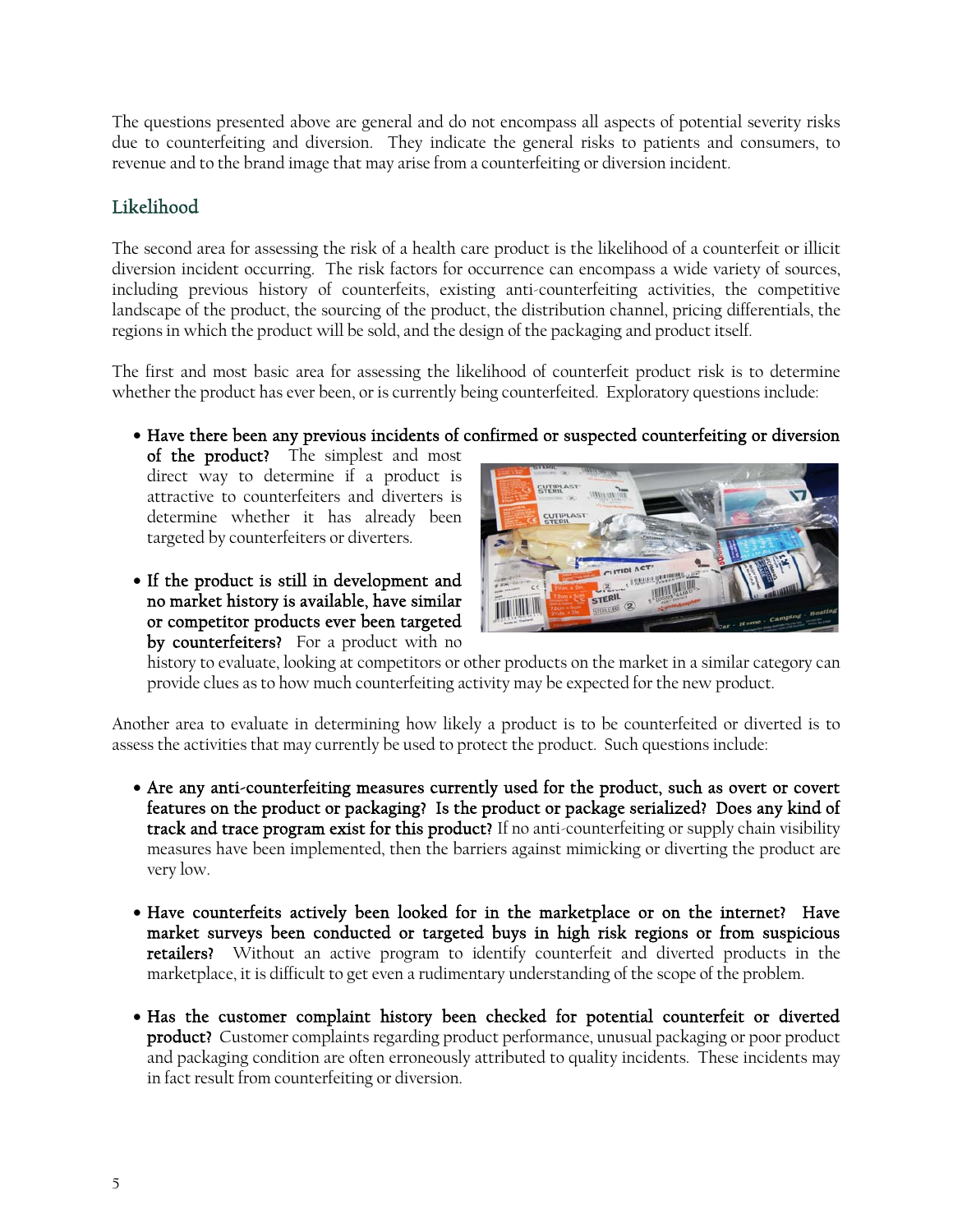• Is there a process to authenticate product returned from the marketplace? Reverse logistics providers and returns centers provide a great opportunity to sample and evaluate products obtained from a wide range of sources for authenticity.

The next area to assess is the competitive environment of a product.

- Are there branded competitors in the marketplace or is the product the only one in its class? A unique product is an attractive target for counterfeiters. Without competitors in the market, there are no alternative products for counterfeiters and diverters to target.
- If there are competitors, where does the product fit in terms of market share and pricing? If the product holds a relatively small market share and is in a highly competitive price environment, then it may not be worth the time and resources for counterfeiters to target it. Products which command premium prices or which have a dominant market share are more attractive to counterfeiters.
- If there are generic alternatives on the market, how hard would it be for a health care professional, patient or consumer to identify the generic product from the authentic product? If an authentically branded product is difficult to distinguish from a lower priced generic version, there is an opportunity for counterfeiters to repackage the generic version into counterfeit or stolen packaging and profit by selling it as the branded item.

Another area to assess is manufacturing and product sourcing.

- Is manufacturing performed internally or by third parties? Products manufactured or packaged by third parties are at greater risk since the materials and production process are outside the control of the brand owner. There have been incidents where third party manufacturers have conducted unauthorized production runs and sold the product to counterfeiters and diverters. In addition, handling and disposal of products and packaging components are outside the control of the brand owner when using third party manufacturers.
- From where is the product sourced? Some countries and regions are at greater risk for counterfeiting and diversion activities than others. Factors such as the level of economic development, crime rate, a history of counterfeiting activities, and the development and enforcement of intellectual property laws all contribute to this risk. Products are often sourced from these regions due to lower production costs, but the risks of counterfeiting and diversion in these areas increase significantly.
- Have security assessments of the manufacturing facilities, particularly those of external manufacturers, been performed? An assessment of the manufacturing and packaging sites should be performed to evaluate the physical security of the facility and the security procedures that are in place. These procedures include access controls into and out of the facility and sensitive areas, vetting of employees where allowed by local laws, access to and storage of products and packaging components, placement of security cameras along monitoring and storage of these

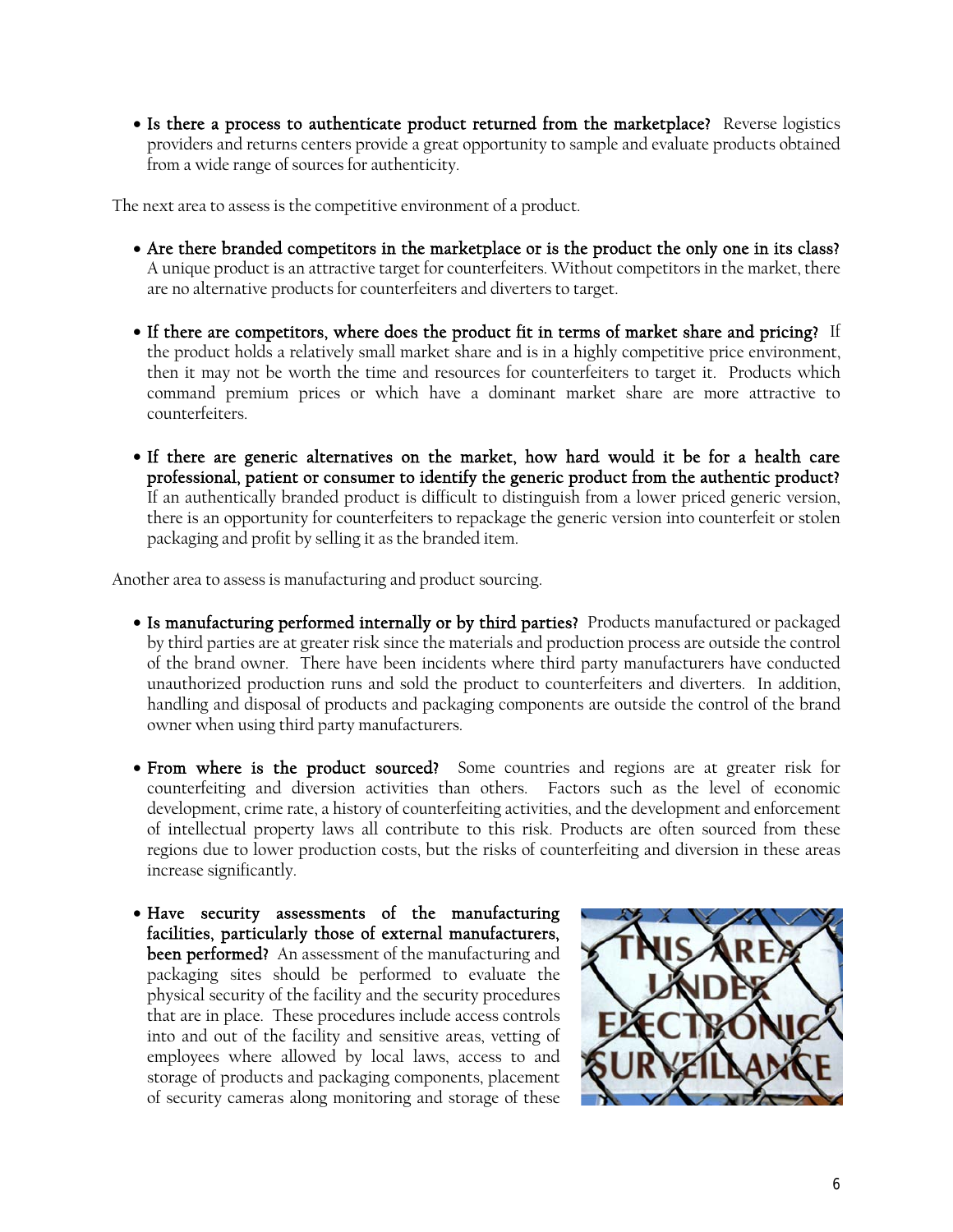recordings. Processes should be put in place to ensure that waste materials are disposed of securely. Counterfeiters have been known to "dumpster dive" for authentic labels and boxes to use in packaging fake products.

- Is production monitored? Processes should be developed to account for and reconcile what was produced against what was ordered. Without these processes in place, it is difficult to identify unauthorized production which may provide counterfeiters and diverters with product.
- Is the sourcing of raw materials and subcomponents consistent and visible? Stringent controls are required for sourcing subcomponents and raw materials such as active pharmaceutical ingredients and excipients. The complexity and opacity of global supply chains makes it increasingly easy to sell counterfeit or substandard components into the legitimate supply chain.

Once a product is evaluated with respect to the upstream supply chain, the next step is to assess the downstream value chain and the final product destinations. Some exploratory questions include:



- Will the product be sold in regions with a history of counterfeiting or with weak enforcement of intellectual property? Certain regions and countries such as China and India have an established history of producing counterfeit products. Counterfeiting activities in these regions are numerous and widespread and enforcement of intellectual property rights can be slow and inconsistent. These emerging economies are critical markets for brand owners due to increasing standards of living, the accumulation of wealth (particularly in China) and vast customer base. However, the risks of counterfeiting and diversion when selling in these markets are significant.
- Are product trademarks registered in all the regions in which it will be sold? Registering trademarks in the countries where the

product will be sold can assist in the enforcement process. If criminal charges cannot be brought then civil litigation for trademark infringement may be an enforcement option. Having a good working relationship with local customs offices and law enforcement agencies can help target and prosecute counterfeiters.

• Do the target marketing regions have any significant difference in pricing between countries or are you selling your product to some customers with preferential pricing? Differential pricing is the key driver of product diversion. Diverters look to buy product at a discounted price and then sell it at a higher price. They may do this by acquiring products in a country where the price is controlled by the government and then selling it in a neighboring country at market price. They may also acquire products from favored customers who received discounts from the manufacturer then sell it through the gray market, effectively competing against the brand owner's legitimate product supply. The differential pricing is not only a concern for illicit diversion. The gray market activity that arises due to these differences in pricing is the primary opportunity for introducing counterfeits into the supply chain.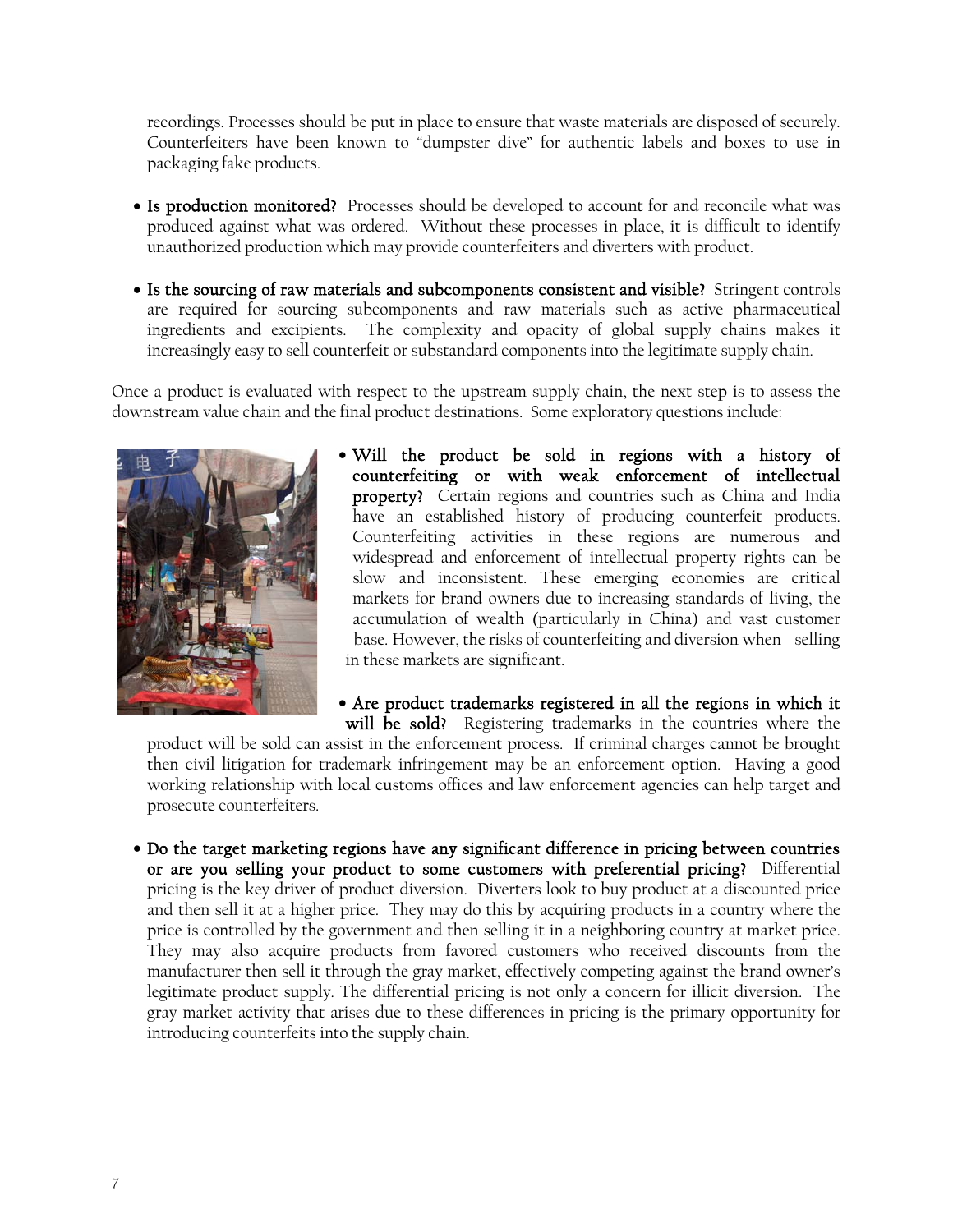- Is the product sold directly to the customer, though authorized distributors with strong contractual controls, or through general wholesalers with little or no contractual obligations? The risk for diversion and counterfeiting increases with the distance between manufacturer and consumer. Product that is sold directly from the brand owner to the customer has the least risk in this regard. Products sold through authorized distributors which have agreed to contractual controls as to whom and where the product can be distributed can also limit this risk. Product that is traded through distribution networks and wholesale markets with no controls or limitations can experience multiple transfers between buyers and sellers, each one increasing the likelihood of diversion or the introduction or counterfeits.
- Does demand ever exceed supply for the product? Products for which demand exceeds supply are a prime target for counterfeiters and diverters. A production problem that limits the supply in a market, a surge in demand due to seasonal variations such as cold and flu seasons or other unexpected market shortage can allow counterfeiters and diverters to step in and fulfill the market demand.

Lastly, the design of the product and of the packaging should be considered with respect to assessing the risk likelihood.

- Is the product sufficiently complex in that it presents a cost or technological hurdle to counterfeiters? This could include items such as complicated surgical instruments, or an implant with an extremely complex geometry, or that is made from an exotic material. Alternatively, if the product is a relatively simple design such as an adhesive bandage, a cotton swab or a suture, the product may be much easier to convincingly copy.
- Can the packaging be reused or does it become damaged or destroyed when opened? Primary or secondary packages that can be reused increase the likelihood of counterfeiting and diversion since they can be collected after use and re-purposed for packaging counterfeit products.
- Are there any tamper evident features employed on the product or packaging? Tamper evident features on the packaging help to prevent counterfeiters or diverters from accessing the product. These can help to address tampering and adulteration. They can also address diversion by making it more difficult to remove an authentic product from a package intended for sale in one country and repackage for sale into another country.

• Does the product or packaging utilize proprietary designs or tooling? Using stock components such as vials, bottles, plastics, adhesives, etc. that are common and easily available for purchase from

a variety of sources make the product a more likely target for counterfeiters. Using proprietary product or packaging designs and custom tooling reduces the likelihood of counterfeiting by making duplication difficult and expensive. Cheap and simple products and packaging are also cheap and easy for a counterfeiter to obtain.

#### Risk Assessment Results

The suggested counterfeit risk severity and likelihood questions provide a foundation for conducting a basic risk assessment which is applicable to a variety health care products and companies. As previously mentioned, the questions are not all encompassing. They do not include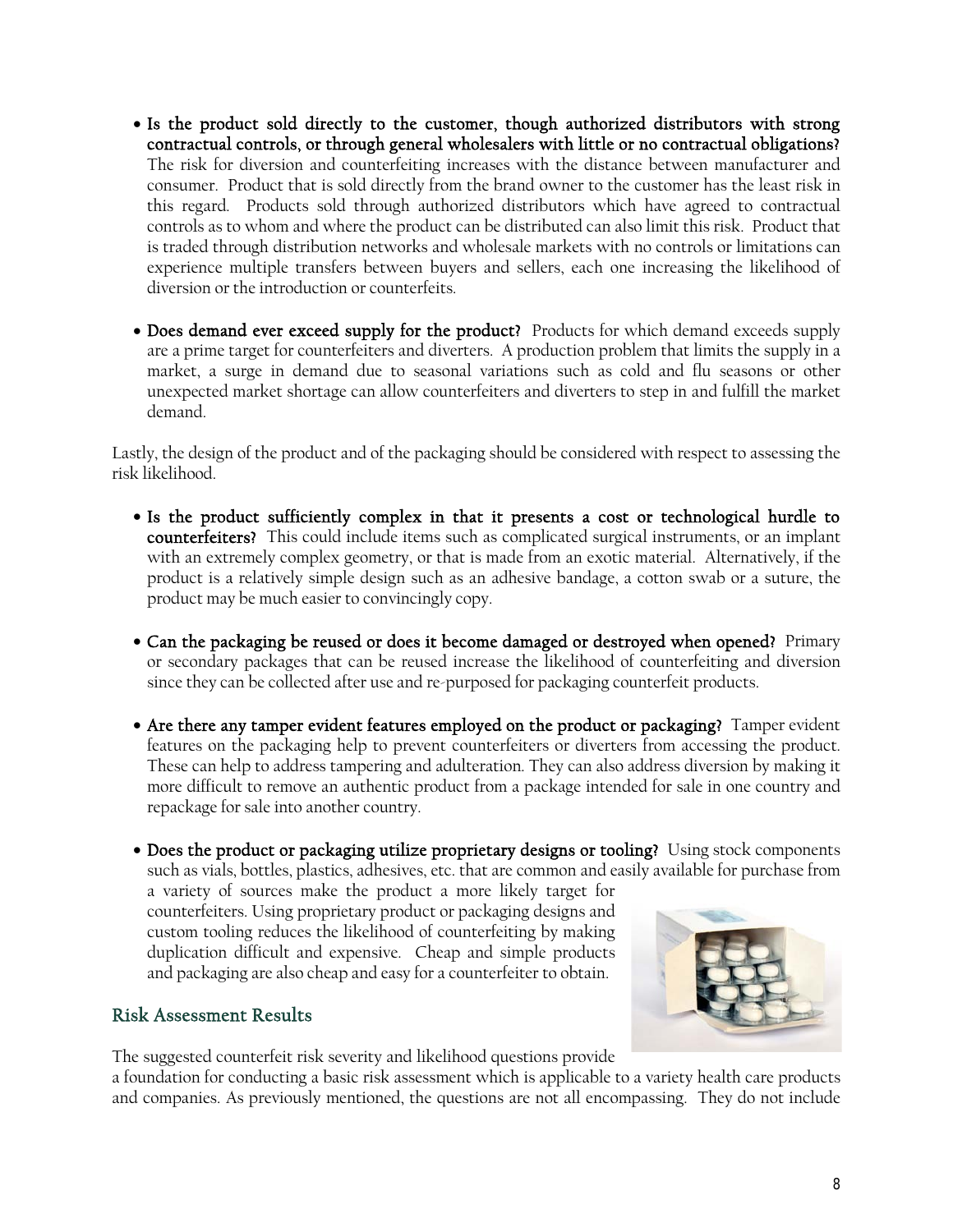every potential threat or every variety of product that may be at risk and some questions may not be relevant to every particular product.

The goal of any risk assessment process is to determine a set of questions that are relevant and appropriate. Assessment questions must be based on a comprehensive understanding of the product, company, the patient population, the market, and the supply chain. Risk assessment questions should be organized and have scoring system based on product knowledge, experience with previous incidents, and any industry norms or standards. The effectiveness of any risk assessment system is directly related to addressing these questions in a systematic way, with the appropriate stakeholders. Stakeholders typically should include: product designers, marketing, packaging engineers, quality assurance, distribution and logistics, and corporate security. The process of asking risk assessment questions can readily lead to meaningful discussions among the various stakeholders. Risk discussions can uncover areas of concern that were not previously thought of and, if addressed early enough in the design process can influence decisions to improve product security.

A properly designed risk assessment tool pinpoints areas of concern for risk-mitigating actions. For example a product risk assessment that determines that two major risk factors are divergent pricing and the use of external manufacturers in high risk regions may drive multiple risk mitigating responses. Security assessments and monitoring procedures could be implemented at the third party manufacturer to address any security concerns. Pricing structures might be evaluated and tamper evident packaging features employed to prevent re-packaging and diversion of product from lower price areas to higher price markets.

An effective risk assessment tool should be designed to meet the complexities of each particular product and company, but certain factors should be taken into account. It is critical to clearly define each of the roles and responsibilities for developing, managing and executing the risk assessment process. Key issues that must be addressed include process ownership, archiving the results, and translating the process outputs into actions.

 A risk assessment tool should be a "living document". The structure and the questions that comprise the risk assessment tool should be challenged periodically. Insights from market data, information from counterfeit product seizures and customs enforcement activities, experience with product protection features, regulatory changes in various regions, changes in company strategies and global economic shifts may necessitate the rethinking of the assessment questions or their relative value in a risk assessment tool.

Just as there is no "magic bullet" anti-counterfeiting technology, there is no one size fits all solution for risk assessment. Any newly implemented risk assessment tool will almost assuredly not cover every possible risk scenario. It may incorrectly weight certain aspects of the product design, supply chain, market position, pricing scheme, etc. It may point to solutions which do not completely solve the problems. However, with use and experience these shortcomings can be addressed and the risk assessment tool improved.

It is equally important to create a process within the organization that instills the mindset of evaluating risks for counterfeiting and illicit diversion. Without clearly understanding the scope and breadth of the potential risks, an organization cannot implement an effective program to prevent and combat counterfeiting and diversion. Health care companies that don't consider the threat of counterfeiting and illicit diversion are putting their profits, market share, brand reputation and most importantly, their customers at risk.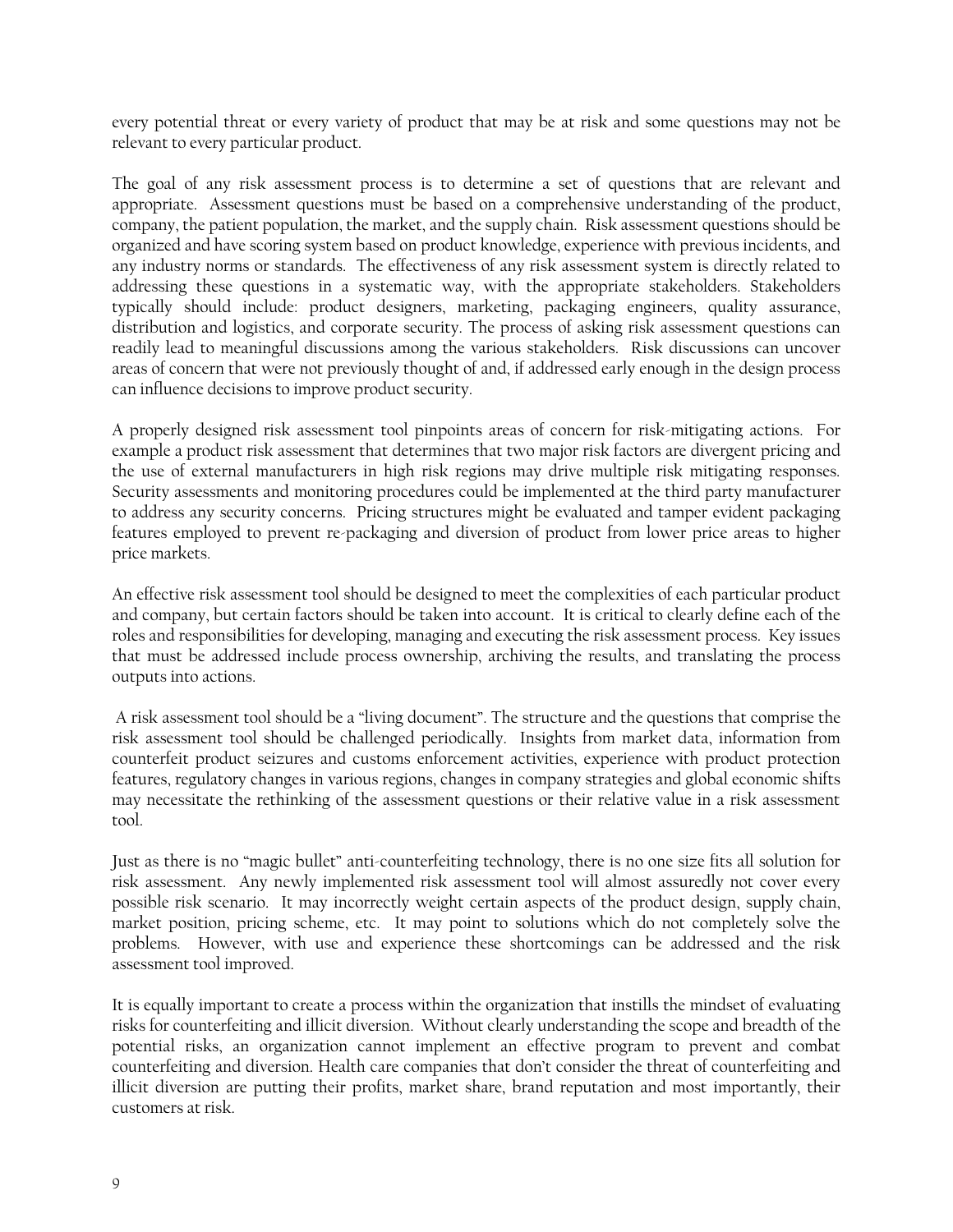### endnotes

- <sup>1</sup> Bulletin of the World Health Organization, Volume 88, number 4, April 2010, <http://www.who.int/bulletin/volumes/88/4/10020410/en/index.html>
- <sup>2</sup> Counterfeit Drugs Kill, World Health Organization International Medicinal Products Anti-Counterfeiting Task Force, Page 3 May 2008,
- <http://www.who.int/impact/FinalBrochureWHA2008a.pdf>
- <sup>3</sup> Ibid
- <sup>4</sup> The Henry J. Kaiser Family Foundation, State Health Facts, Total Number of Retail Prescription
- Drugs Filled at Pharmacies.<http://kff.org/other/state-indicator/total-retail-rx-drugs/>5 Margaret A. Hamburg, M.D., Commissioner of Food and Drugs Remarks at the Partnership for
- Safe Medicines Interchange 2010, [http://www.fda.gov/NewsEvents/Speeches/ucm229191.html](http://www.fda.gov/NewsEvents/Speeches/ucm229191.htm) 6 Pathway to Global Product Safety and Quality, US Food and Drug Administration, Special Report, Revised July 7, 2011, Page 12.

[http://www.fda.gov/downloads/AboutFDA/CentersOffices/OfficeofGlobalRegulatoryOperationsan](http://www.fda.gov/downloads/AboutFDA/CentersOffices/OfficeofGlobalRegulatoryOperationsandPolicy/GlobalProductPathway/UCM262528.pdf) [dPolicy/GlobalProductPathway/UCM262528.pdf](http://www.fda.gov/downloads/AboutFDA/CentersOffices/OfficeofGlobalRegulatoryOperationsandPolicy/GlobalProductPathway/UCM262528.pdf)

<sup>7</sup> After Heparin: Protecting Consumers from the Risks of Substandard and Counterfeit Drugs, Pew Health Group,

[http://www.pewhealth.org/uploadedFiles/PHG/Content\\_Level\\_Pages/Reports/Pew\\_Heparin\\_Final](http://www.pewhealth.org/uploadedFiles/PHG/Content_Level_Pages/Reports/Pew_Heparin_Final_.pdf) [\\_.pdf](http://www.pewhealth.org/uploadedFiles/PHG/Content_Level_Pages/Reports/Pew_Heparin_Final_.pdf)

- $8\text{ }$  Internet Drug Outlet Identification Program; Progress Report for State and Federal Regulators, National Association of Boards of Pharmacy, October 2012, [ttp://www.nabp.net/programs/assets/NABP%20Internet%20Drug%20Outlet%20Report\\_Oct2012.](ttp://www.nabp.net/programs/assets/NABP%20Internet%20Drug%20Outlet%20Report_Oct2012.pdf) [pdf](ttp://www.nabp.net/programs/assets/NABP%20Internet%20Drug%20Outlet%20Report_Oct2012.pdf)
- <sup>9</sup> Bulletin of the World Health Organization, Volume 88, number 4, April 2010, <http://www.who.int/bulletin/volumes/88/4/10-020410/en/index.html>